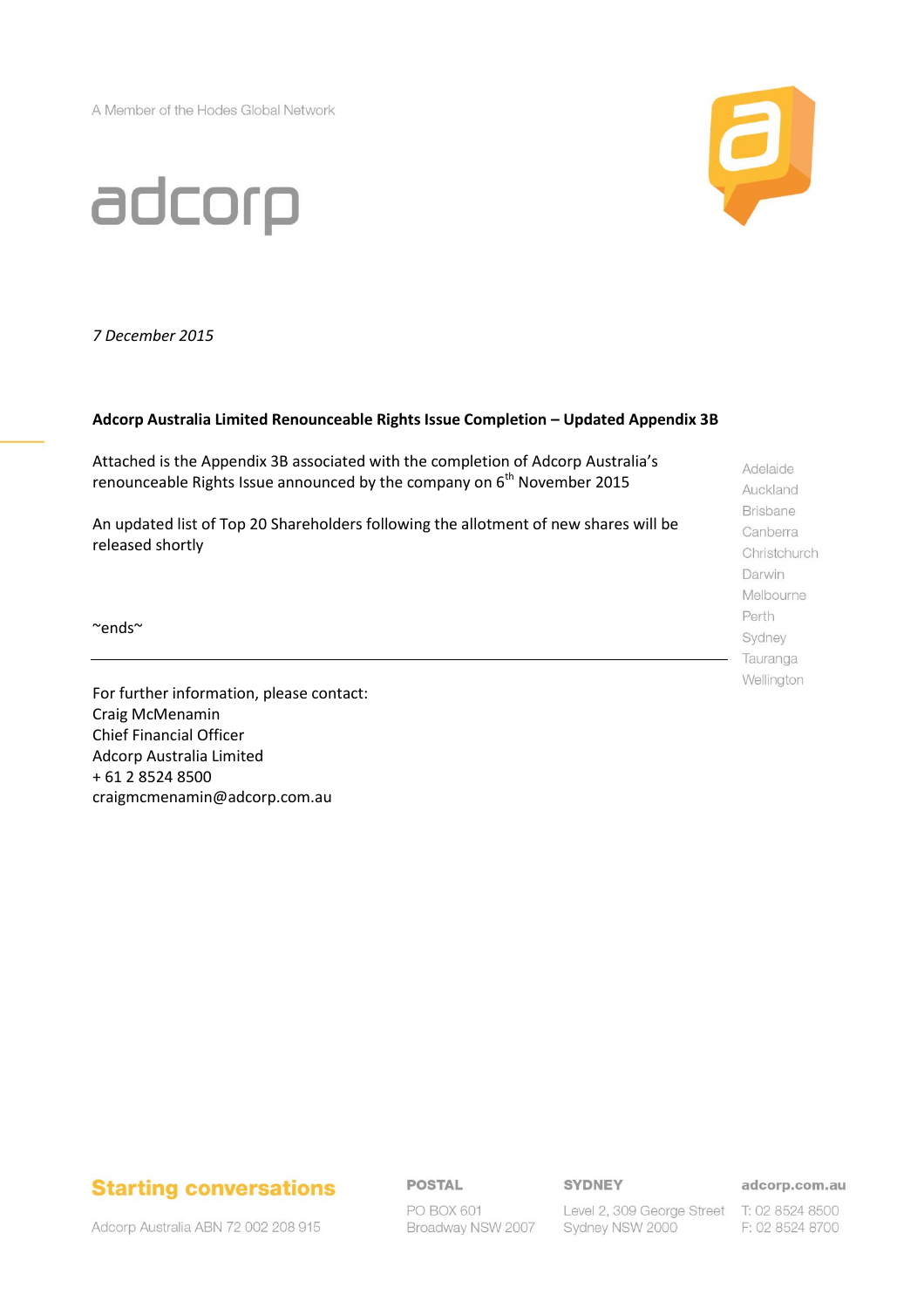*Rule 2.7, 3.10.3, 3.10.4, 3.10.5*

## **Appendix 3B**

## **New issue announcement, application for quotation of additional securities and agreement**

*Information or documents not available now must be given to ASX as soon as available. Information and documents given to ASX become ASX's property and may be made public.*

Introduced 01/07/96 Origin: Appendix 5 Amended 01/07/98, 01/09/99, 01/07/00, 30/09/01, 11/03/02, 01/01/03, 24/10/05, 01/08/12, 04/03/13

Name of entity

Adcorp Australia Limited

ABN

72 002 208 915

We (the entity) give ASX the following information.

## **Part 1 - All issues**

*You must complete the relevant sections (attach sheets if there is not enough space).*

1 <sup>+</sup>Class of +securities issued or to be issued

Fully Paid Ordinary Shares

2 Number of +securities issued or to be issued (if known) or maximum number which may be issued

121,353,204 fully paid ordinary shares to be issued including a shortfall of 87,866,946 shares taken up by the underwriter MCO Nominees Pty Ltd MCO Nominees Pty Ltd also applied for and was allotted 23,022,362 shares

under the initial application

<sup>+</sup> See chapter 19 for defined terms.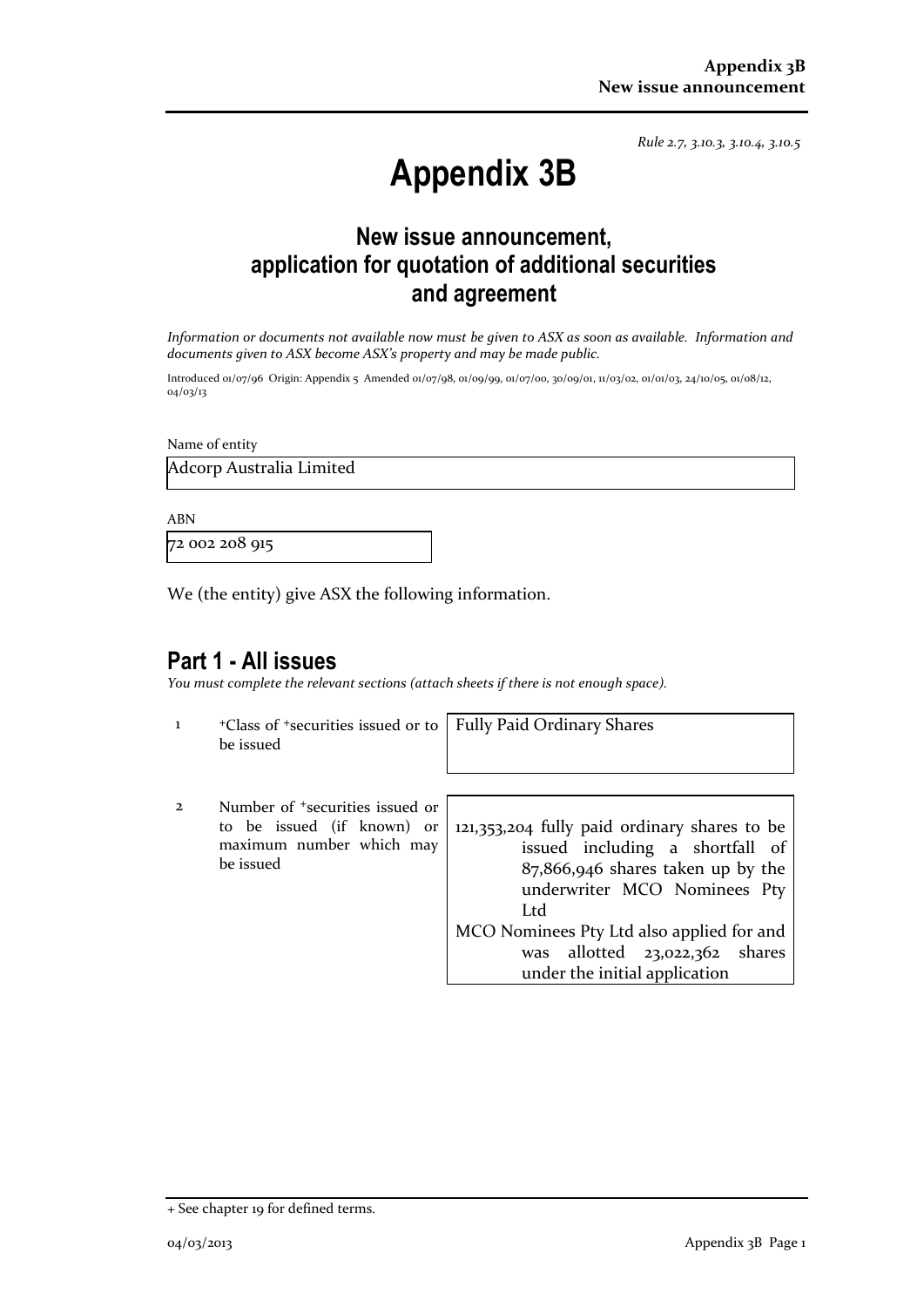3 Principal terms of the <sup>+</sup>securities (e.g. if options, exercise price and expiry date; if partly paid <sup>+</sup>securities, the amount outstanding and due dates for payment; if<br>
<sup>+</sup>convertible securities, the +convertible securities, conversion price and dates for conversion) New shares will have the same terms as existing fully paid ordinary shares

<sup>+</sup> See chapter 19 for defined terms.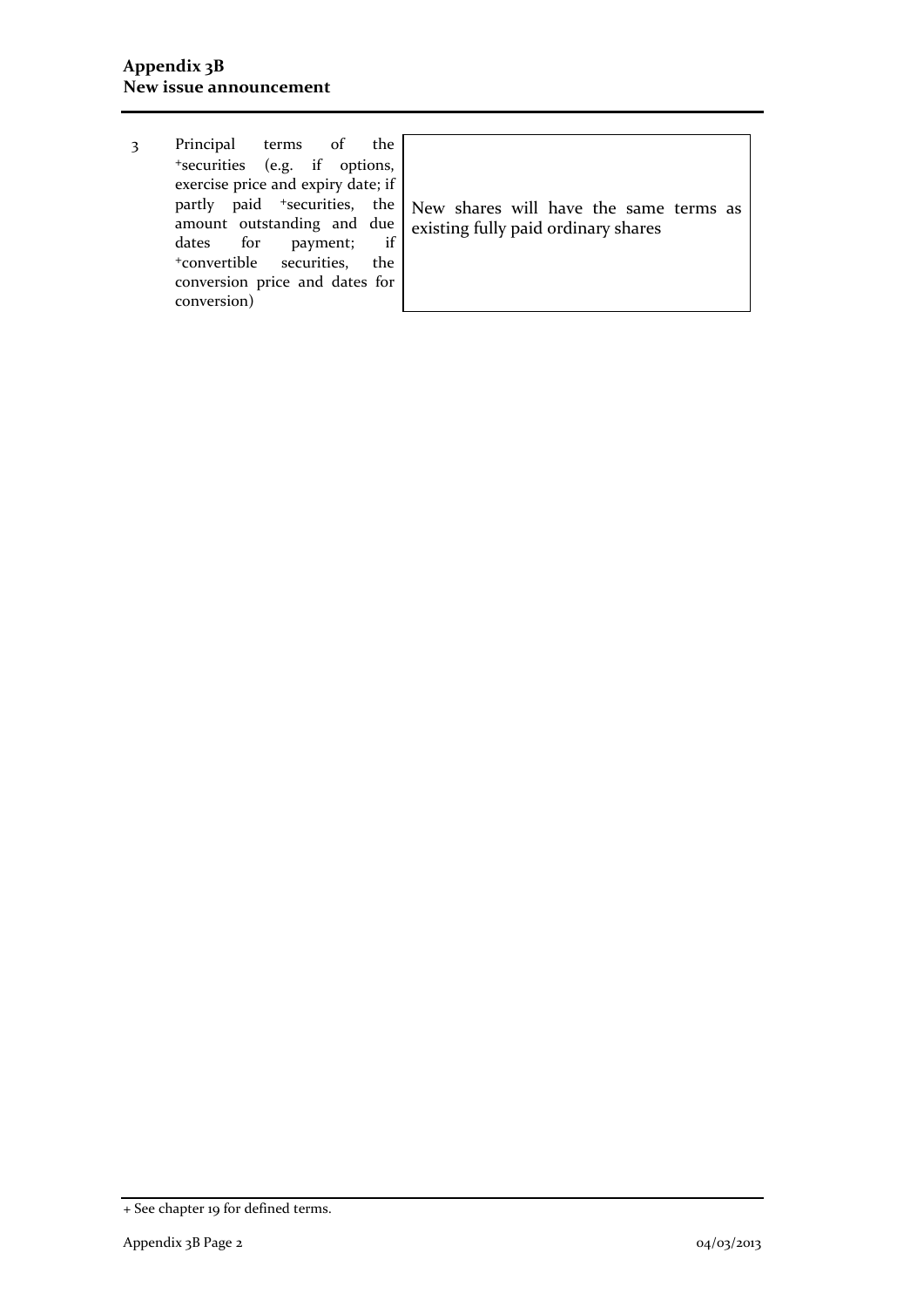| 4  | Do the <sup>+</sup> securities rank equally<br>in all respects from the <sup>+</sup> issue<br>date with an existing <sup>+</sup> class of<br>quoted +securities?<br>If the additional <sup>+</sup> securities do<br>not rank equally, please state:<br>the date from which they do<br>the extent to which they<br>٠<br>participate<br>for<br>the<br>next<br>dividend, (in the case of a<br>distribution)<br>trust,<br><b>Or</b><br>interest payment<br>• the extent to which they do<br>not rank equally, other than<br>relation to the<br>next<br>in<br>dividend, distribution<br><b>Or</b><br>interest payment | Yes                                                                                                                                                                                                                                                                                                                    |
|----|------------------------------------------------------------------------------------------------------------------------------------------------------------------------------------------------------------------------------------------------------------------------------------------------------------------------------------------------------------------------------------------------------------------------------------------------------------------------------------------------------------------------------------------------------------------------------------------------------------------|------------------------------------------------------------------------------------------------------------------------------------------------------------------------------------------------------------------------------------------------------------------------------------------------------------------------|
| 5  | Issue price or consideration                                                                                                                                                                                                                                                                                                                                                                                                                                                                                                                                                                                     | 3.1 cents per share                                                                                                                                                                                                                                                                                                    |
| 6  | Purpose of the issue<br>(If issued as consideration for<br>the acquisition of assets, clearly<br>identify those assets)                                                                                                                                                                                                                                                                                                                                                                                                                                                                                          | The proceeds of the rights issue will be used<br>to:<br>substantially improve the working<br>capital position and balance sheet;<br>and<br>provide capital to enhance financial<br>flexibility and provide funding to<br>undertake further restructuring and<br>invest<br>in<br>potential<br>strategic<br>initiatives. |
| 6a | Is the entity an <sup>+</sup> eligible entity<br>obtained<br>has<br>security<br>that<br>holder approval under rule 7.1A?<br>If Yes, complete sections 6b - 6h<br>in relation to the <sup>+</sup> securities the<br>subject of this Appendix 3B, and<br>comply with section 6i                                                                                                                                                                                                                                                                                                                                    | N <sub>0</sub>                                                                                                                                                                                                                                                                                                         |
| 6b | The date the security holder<br>resolution under rule 7.1A was<br>passed                                                                                                                                                                                                                                                                                                                                                                                                                                                                                                                                         | n/a                                                                                                                                                                                                                                                                                                                    |

<sup>+</sup> See chapter 19 for defined terms.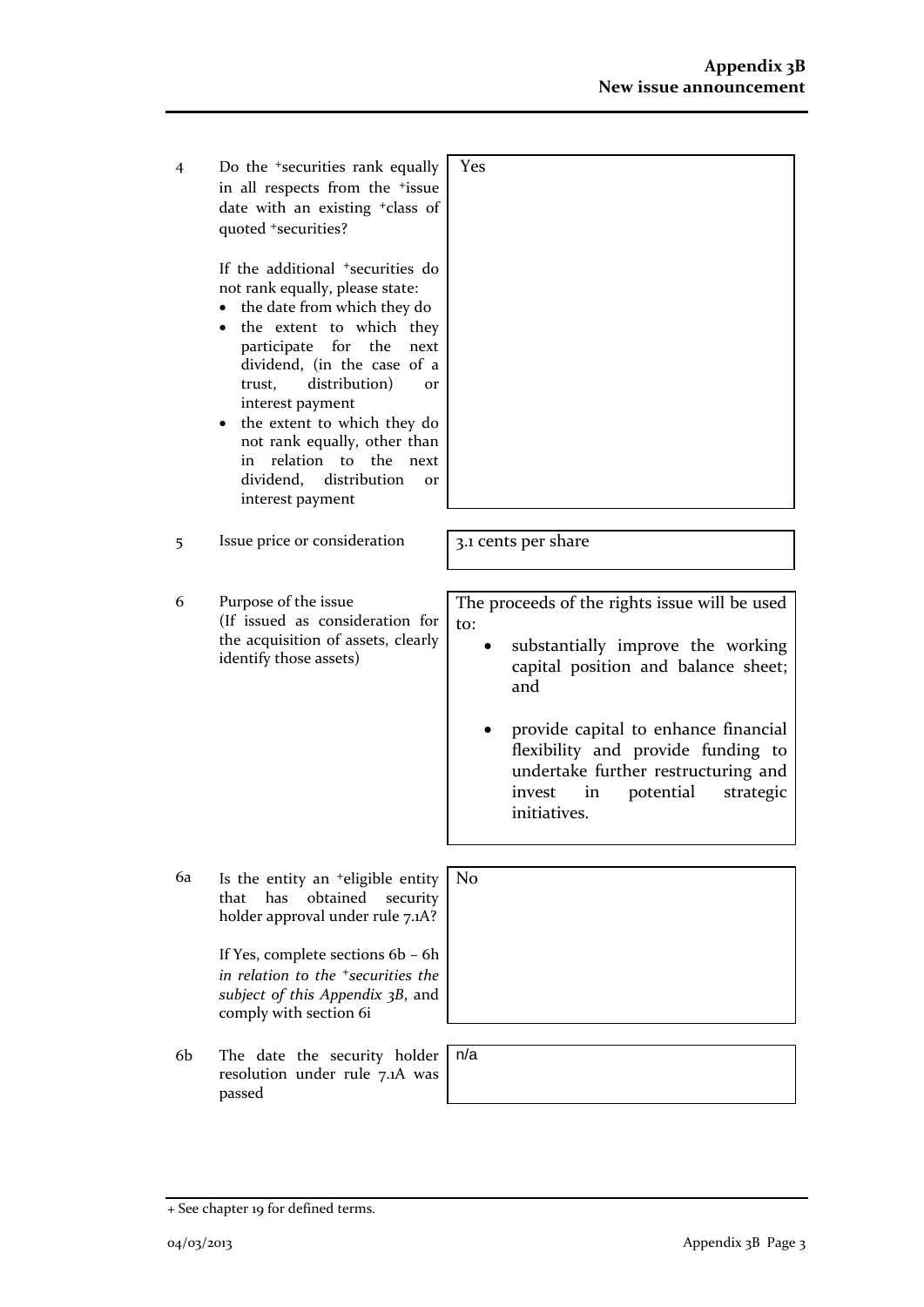#### **Appendix 3B New issue announcement**

| 6с        | Number of <sup>+</sup> securities issued<br>without security holder approval<br>under rule 7.1                                                                                                                                                     | n/a                 |                    |
|-----------|----------------------------------------------------------------------------------------------------------------------------------------------------------------------------------------------------------------------------------------------------|---------------------|--------------------|
| 6d        | Number of <sup>+</sup> securities issued<br>with security holder approval<br>under rule 7.1A                                                                                                                                                       | n/a                 |                    |
| <b>6e</b> | Number of <sup>+</sup> securities issued<br>with security holder approval<br>under rule 7.3,<br>another<br>or<br>specific security holder approval<br>(specify date of meeting)                                                                    | n/a                 |                    |
| 6f        | Number of <sup>+</sup> securities issued<br>under an exception in rule 7.2                                                                                                                                                                         | n/a                 |                    |
| 6g        | If <sup>+</sup> securities issued under rule<br>7.1A, was issue price at least 75%<br>of 15 day VWAP as calculated<br>under rule 7.1A.3? Include the<br><sup>+</sup> issue date and both values.<br>Include the source of the VWAP<br>calculation. | n/a                 |                    |
| 6h        | If <sup>+</sup> securities were issued under<br>rule<br>7.1A<br>for<br>non-cash<br>consideration,<br>date<br>state<br>$_{\rm on}$<br>valuation<br>$\alpha$ f<br>which<br>consideration was released to<br><b>ASX Market Announcements</b>          | n/a                 |                    |
| 6i        | Calculate the entity's remaining<br>issue capacity under rule 7.1 and<br>rule 7.1A - complete Annexure 1<br>and release<br>to ASX Market<br>Announcements                                                                                          | n/a                 |                    |
| 7         | <sup>+</sup> Issue dates                                                                                                                                                                                                                           | $7th$ December 2015 |                    |
|           | Note: The issue date may be prescribed by<br>ASX (refer to the definition of issue date in<br>rule 19.12). For example, the issue date for a<br>pro rata entitlement issue must comply with<br>the applicable timetable in Appendix 7A.            |                     |                    |
|           | Cross reference: item 33 of Appendix 3B.                                                                                                                                                                                                           |                     |                    |
|           |                                                                                                                                                                                                                                                    | Number              | <sup>+</sup> Class |
|           |                                                                                                                                                                                                                                                    |                     |                    |
|           |                                                                                                                                                                                                                                                    |                     |                    |

<sup>+</sup> See chapter 19 for defined terms.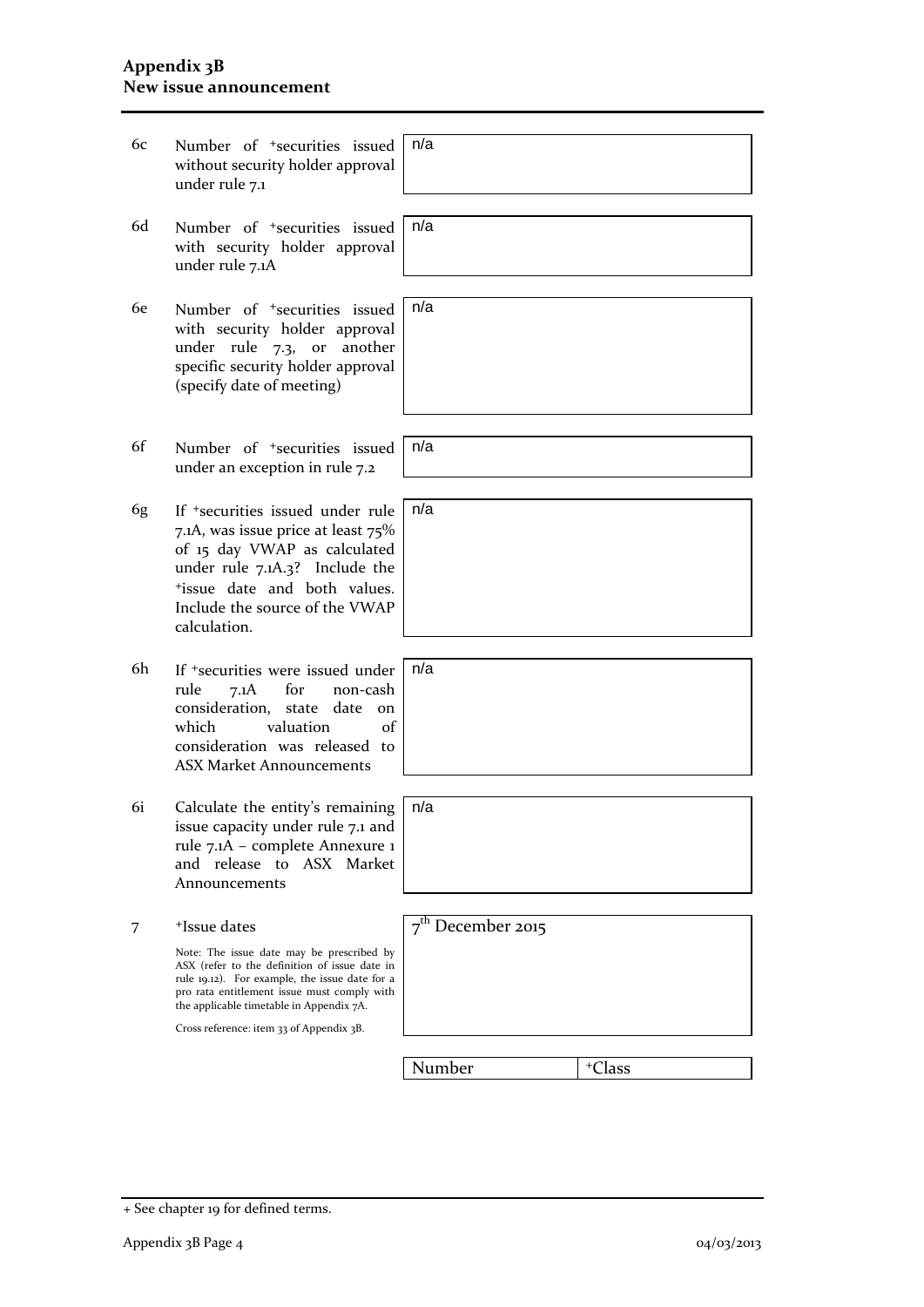| 8 | Number and $\frac{1}{2}$ class of all $\frac{182,029,806}{2}$<br>*securities quoted on ASX following the<br>(including the $\frac{1}{2}$ securities in allotment and issue<br>section 2 if applicable) | of 121,353,204 new<br>ordinary shares | Ordinary |
|---|--------------------------------------------------------------------------------------------------------------------------------------------------------------------------------------------------------|---------------------------------------|----------|
|---|--------------------------------------------------------------------------------------------------------------------------------------------------------------------------------------------------------|---------------------------------------|----------|

|    |                                                                                                                                                | Number | <sup>+</sup> Class                    |
|----|------------------------------------------------------------------------------------------------------------------------------------------------|--------|---------------------------------------|
| 9  | Number and <sup>+</sup> class of all<br>*securities not quoted on ASX<br>(including the <sup>+</sup> securities in<br>section 2 if applicable) | Nil    | Nil                                   |
|    |                                                                                                                                                |        |                                       |
| 10 | Dividend policy (in the case of a $\vert$ In accordance with the company's existing<br>trust, distribution policy) on the                      |        | policy and on the same basis as other |

ordinary shares

## **Part 2 - Pro rata issue**

increased capital (interests)

| 11      | security holder approval<br><i>Is</i><br>required?                                                                      | No                                                                                             |
|---------|-------------------------------------------------------------------------------------------------------------------------|------------------------------------------------------------------------------------------------|
| 12      | Is the issue renounceable or non-<br>renounceable?                                                                      | l Renounceable                                                                                 |
| 13      | Ratio in which the <sup>+</sup> securities<br>will be offered                                                           | Two new fully paid ordinary shares for<br>every one existing fully paid ordinary share<br>held |
| 14      | <sup>+</sup> Class of <sup>+</sup> securities to which the   Ordinary Shares<br>offer relates                           |                                                                                                |
| $15 \,$ | +Record date<br>entitlements                                                                                            | to determine $\sqrt{12}$ <sup>th</sup> November 2015                                           |
| 16      | on different No<br>holdings<br>Will<br>registers (or subregisters) be<br>calculating<br>aggregated for<br>entitlements? |                                                                                                |
| 17      | Policy for deciding entitlements<br>in relation to fractions                                                            | n/a                                                                                            |

<sup>+</sup> See chapter 19 for defined terms.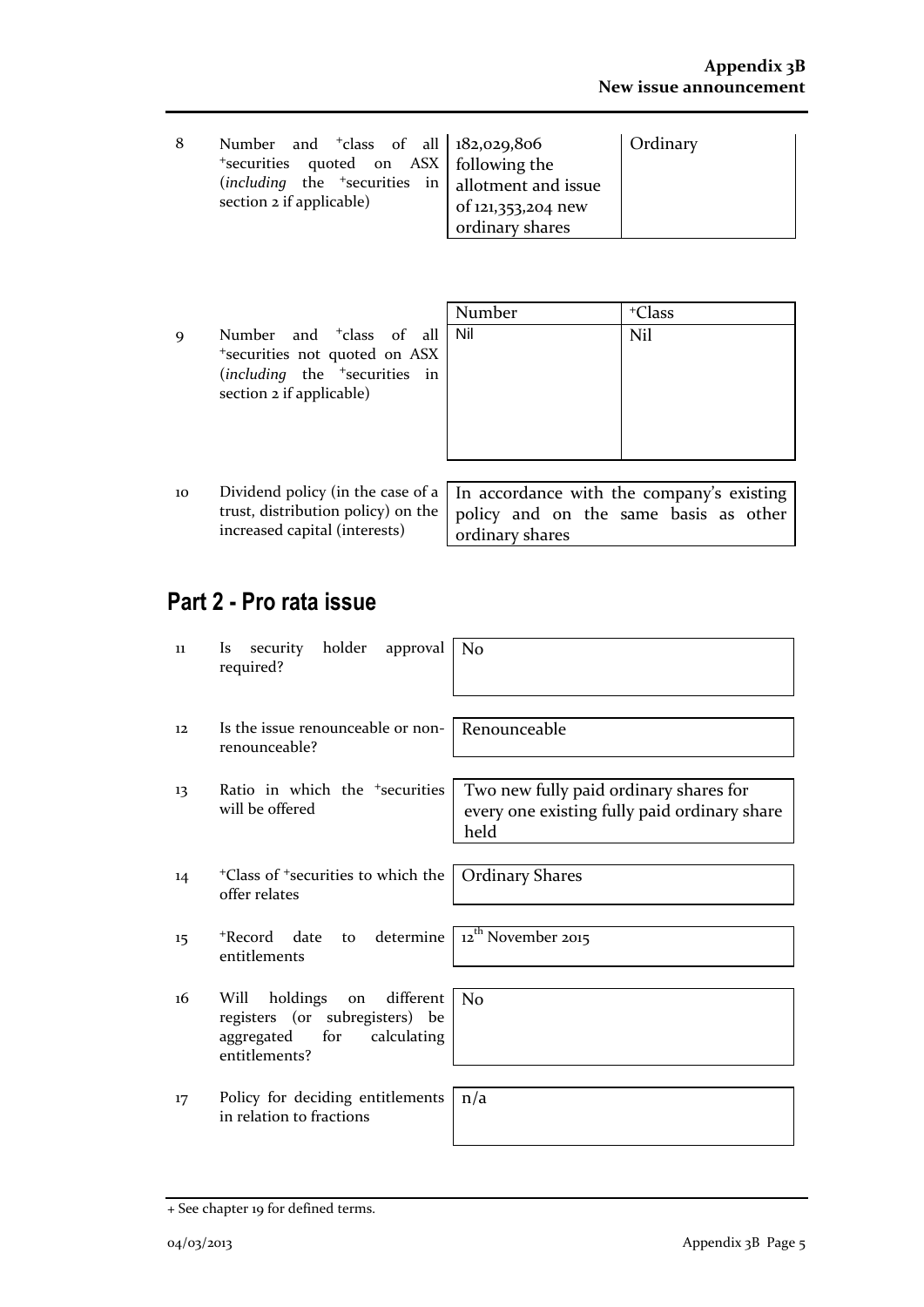| 18 | Names of countries in which the<br>entity has security holders who<br>will not be sent new offer<br>documents<br>Note: Security holders must be told how their<br>entitlements are to be dealt with.<br>Cross reference: rule 7.7. | <b>United States of America</b><br>Indonesia<br>United Kingdom                                                                                                                                                                                              |
|----|------------------------------------------------------------------------------------------------------------------------------------------------------------------------------------------------------------------------------------|-------------------------------------------------------------------------------------------------------------------------------------------------------------------------------------------------------------------------------------------------------------|
| 19 | of<br>Closing date for receipt<br>acceptances or renunciations                                                                                                                                                                     | 30 November 2015                                                                                                                                                                                                                                            |
| 20 | Names of any underwriters                                                                                                                                                                                                          | Fully underwritten by MCO Nominees Pty<br>Ltd<br>MCO Nominees Pty Ltd is an entity<br>associated with Ian Rodwell, the Chairman<br>and current major shareholder.                                                                                           |
| 21 | Amount of any underwriting fee<br>or commission                                                                                                                                                                                    | \$100,000 (excl GST), payment deferred for<br>12 months<br>This is approximately $2.7\%$ of the total<br>amount being raised and approximately<br>4.3% of the amount being raised from<br>shareholders other than those associated<br>with Mr. Ian Rodwell. |
| 22 | Names of any brokers to the<br>issue                                                                                                                                                                                               | n/a                                                                                                                                                                                                                                                         |
| 23 | Fee or commission payable to<br>the broker to the issue                                                                                                                                                                            | n/a                                                                                                                                                                                                                                                         |
| 24 | Amount of any handling fee<br>payable to brokers who lodge<br>acceptances or renunciations on<br>behalf of security holders                                                                                                        | n/a                                                                                                                                                                                                                                                         |
| 25 | If the issue is contingent on<br>security holders' approval, the<br>date of the meeting                                                                                                                                            | n/a                                                                                                                                                                                                                                                         |
| 26 | Date entitlement and acceptance<br>form and offer documents will be<br>sent to persons entitled                                                                                                                                    | On or around 17 November 2015                                                                                                                                                                                                                               |
| 27 | If the entity has issued options,<br>and the terms entitle option<br>holders<br>participate<br>to<br>on<br>exercise, the date on which<br>notices will be sent to option<br>holders                                                | n/a                                                                                                                                                                                                                                                         |

<sup>+</sup> See chapter 19 for defined terms.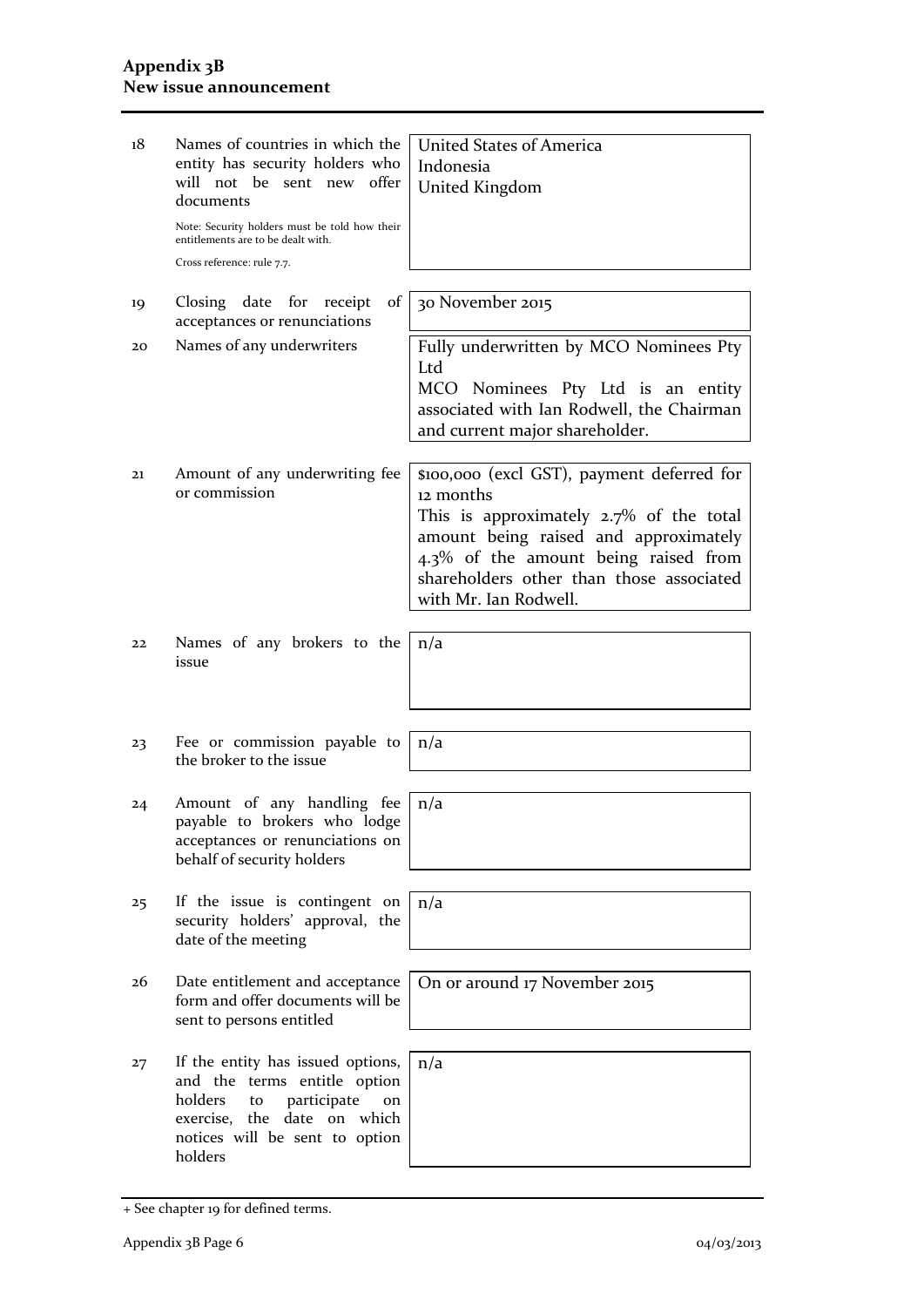| 28 | Date rights trading will begin (if<br>applicable)                                                                         | 10 November 2015                                                                                                                                                                                                                                                                                                                                                                                               |
|----|---------------------------------------------------------------------------------------------------------------------------|----------------------------------------------------------------------------------------------------------------------------------------------------------------------------------------------------------------------------------------------------------------------------------------------------------------------------------------------------------------------------------------------------------------|
| 29 | Date rights trading will end (if<br>applicable)                                                                           | 23 November 2015                                                                                                                                                                                                                                                                                                                                                                                               |
| 30 | How do security holders sell<br>their entitlements in full through<br>a broker?                                           | By instructing their broker personally and<br>providing the details in the personalised<br>Entitlement and Acceptance Form that will<br>be sent to eligible shareholders.                                                                                                                                                                                                                                      |
| 31 | How do security holders sell part<br>of their entitlements through a<br>broker<br>and<br>accept<br>for<br>the<br>balance? | By:<br>1. submitting a completed Entitlement and<br>Acceptance Form in respect of such portion<br>of their entitlements that they wish to<br>accept in accordance with the Entitlement<br>and Acceptance Form; and<br>2. instructing their broker personally to<br>sell such number of entitlements that they<br>do not wish to take up and providing the<br>details in the Entitlement and Acceptance<br>Form |
| 32 | How do security holders dispose<br>of their entitlements (except by<br>sale through a broker)?                            | By submitting a completed Standard<br>Renunciation Form (which can be obtained<br>from the share registry) in respect of such<br>number of entitlements that they wish to<br>dispose of.                                                                                                                                                                                                                       |
| 33 | <sup>+</sup> Issue date                                                                                                   | Refer to Item $7$ of this appendix $3B$                                                                                                                                                                                                                                                                                                                                                                        |

## **Part 3 - Quotation of securities**

*You need only complete this section if you are applying for quotation of securities*

- 34 Type of <sup>+</sup>securities (*tick one*)
- (a)  $\sqrt{\phantom{a}}$  +Securities described in Part 1
- 

(b) **All other +securities** 

Example: restricted securities at the end of the escrowed period, partly paid securities that become fully paid, employee incentive share securities when restriction ends, securities issued on expiry or conversion of convertible

<sup>+</sup> See chapter 19 for defined terms.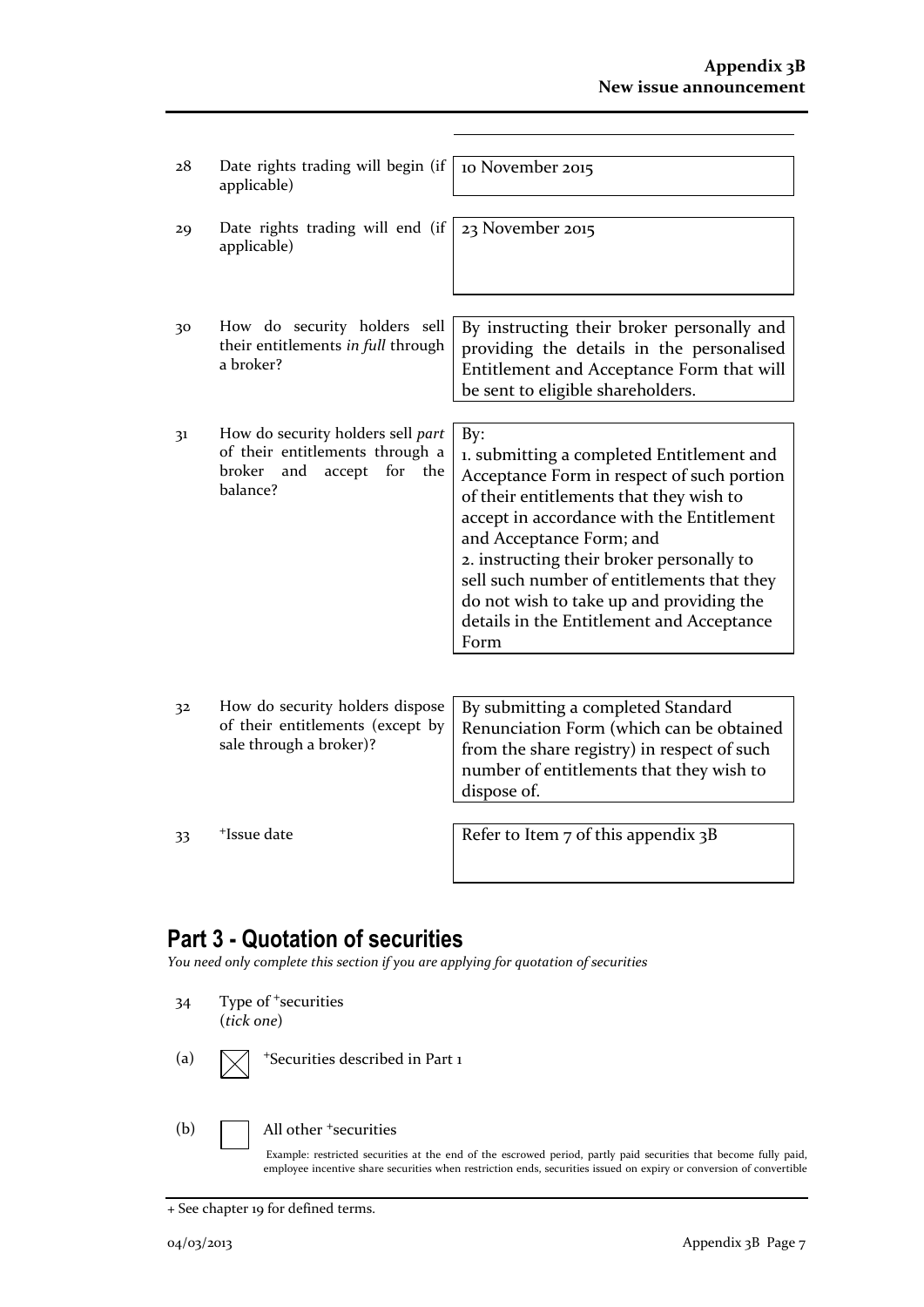securities

## **Entities that have ticked box 34(a)**

#### **Additional securities forming a new class of securities**

*Tick to indicate you are providing the information or documents*

 $35 \quad \boxed{\diagdown}$  If the <sup>+</sup>securities are <sup>+</sup>equity securities, the names of the 20 largest holders of the additional <sup>+</sup>securities, and the number and percentage of additional <sup>+</sup>securities held by those holders

 $36 \quad \boxed{\diagdown}$  If the <sup>+</sup>securities are <sup>+</sup>equity securities, a distribution schedule of the additional <sup>+</sup>securities setting out the number of holders in the categories

1 - 1,000 1,001 - 5,000 5,001 - 10,000 10,001 - 100,000 100,001 and over

37 A copy of any trust deed for the additional +securities

### **Entities that have ticked box 34(b)**

38 Number of <sup>+</sup>securities for which <sup>+</sup>quotation is sought n/a 39 <sup>+</sup>Class of <sup>+</sup>securities for which quotation is sought n/a 40 Do the <sup>+</sup>securities rank equally in all respects from the <sup>+</sup>issue date with an existing <sup>+</sup>class of quoted <sup>+</sup>securities? If the additional <sup>+</sup>securities do not rank equally, please state: • the date from which they do • the extent to which they participate for the next dividend, (in the case of a trust, distribution) or interest payment • the extent to which they do not rank equally, other than in relation to the next dividend, distribution or interest payment n/a

<sup>+</sup> See chapter 19 for defined terms.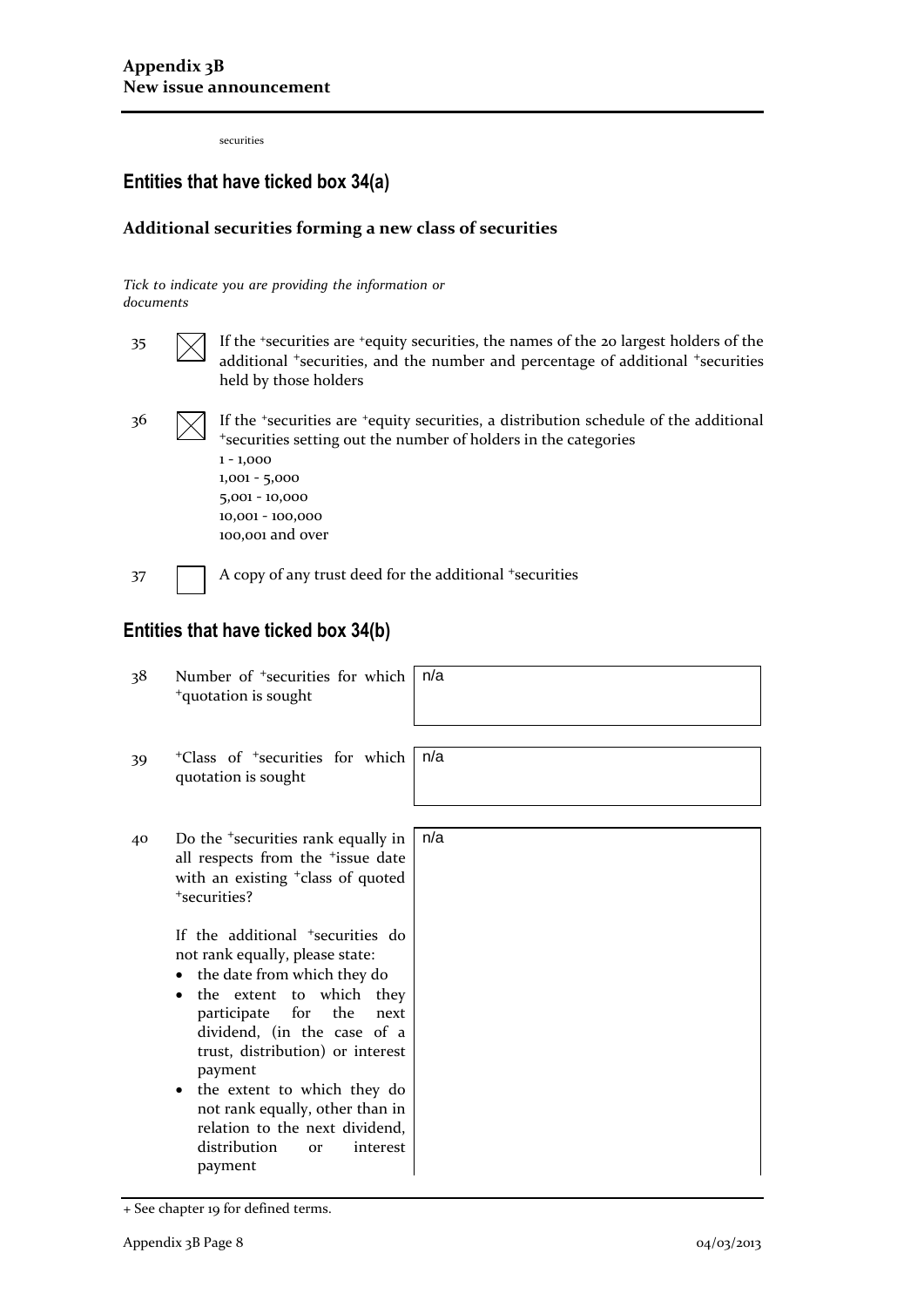41 Reason for request for quotation now

Example: In the case of restricted securities, end of restriction period

(if issued upon conversion of another <sup>+</sup>security, clearly identify that other <sup>+</sup>security)

| Į.            | n/a |
|---------------|-----|
|               |     |
|               |     |
| Ĩ.<br>l,<br>r |     |
|               |     |
|               |     |

42 Number and <sup>+</sup>class of all <sup>+</sup>securities quoted on ASX (*including* the <sup>+</sup>securities in clause 38)

| <sup>+</sup> Class |
|--------------------|
| n/a                |
|                    |
|                    |
|                    |
|                    |
|                    |
|                    |

<sup>+</sup> See chapter 19 for defined terms.